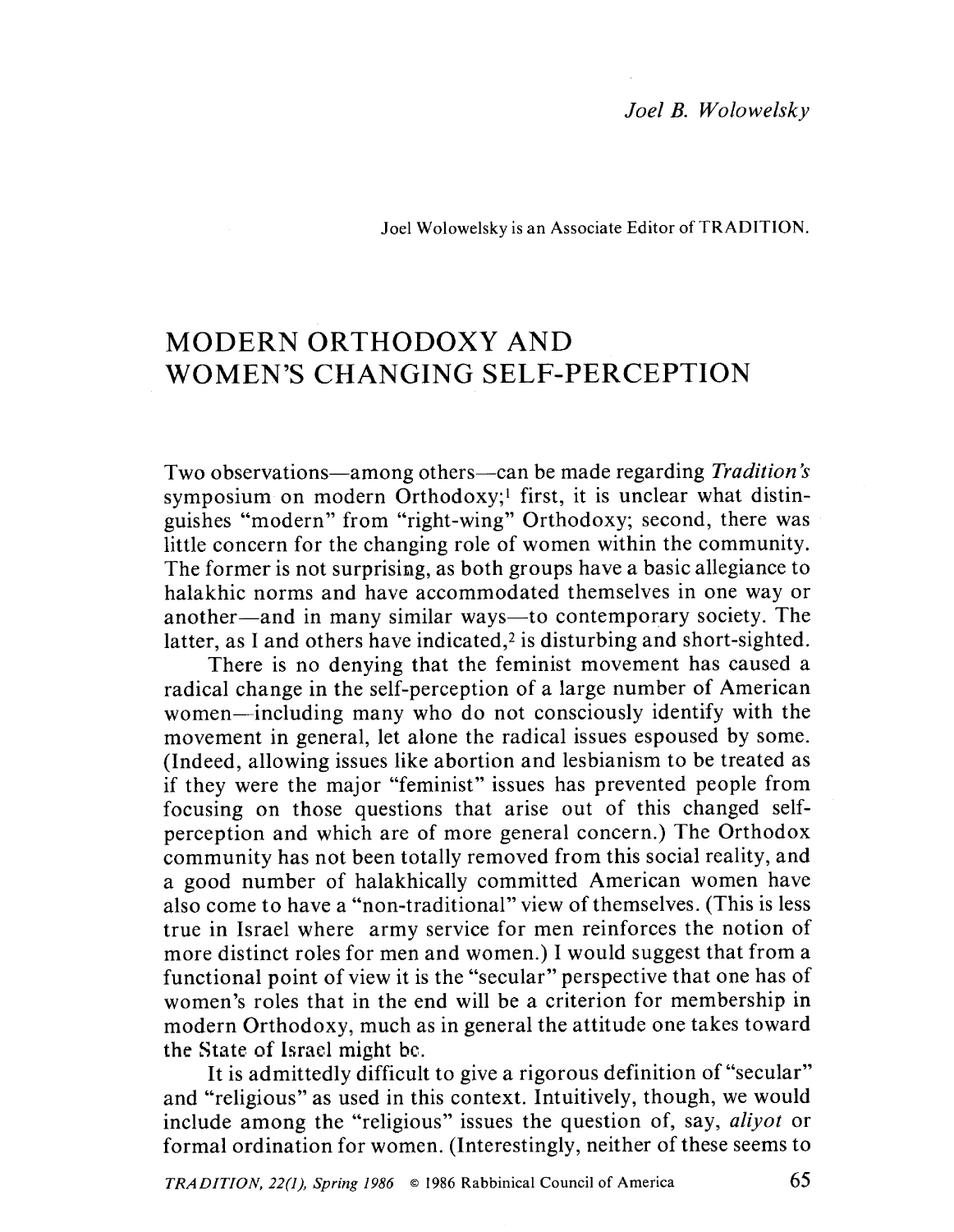be a pressing matter for most of those who identify with modern Orthodoxy.) The notion of careers, however, would be classified as a "secular" concern. Of course, women from all segments of the Orthodox community work; yet attitudes on the subject differ. It would not surprise anyone if a survey showed that a much larger percentage of shomer-shabbat female doctors and lawyers are graduates of Yeshiva University or Yeshivah of Flatbush High Schools as opposed to, say, Bais Yaakov or Beth Rivka. Women in the modern Orthodox community might stay home—if they can afford it—to raise a family; however, they not only recognizc but takc for granted the legitimacy of a woman pursuing a career-be it law, medicine, or business--for personal fulfillment and not simply financial relief.

Mothers whose children attend a "modern Orthodox yeshiva" may have no interest in their daughters serving as *ba'alot keria* but they would certainly object to girls being automatically excluded from advanced math or biology classes—much as they would resent a suggestion that only men could be members of the board of education. Functioning day to day in a coed world, they naturally assume that power is not the privilege of men only, be the setting a college or high school faculty, a board of directors, a community board, or a professional association. They expect to be allowed to join the school or shul board of trustees and resent being assigned to a sisterhood or ladies auxiliary. On the other hand, in the "right-wing" community there is an acceptance, more or less, that functional or political power belongs to men, as do certain professions.

This changed self-perception extends to the household too. Throughout the spectrum of Orthodoxy, the wife is perceived as the akeret habayit, the person who has primary responsibility for overseeing the day-to-day matters regarding child-raising, meals, cleaning, etc. However, men and women in the modern Orthodox community are much more prone to accept popular ideas that strict sex-role differentiation need not apply across the board. Changing diapers, cooking, and doing sundry chores arc not necessarily "women's work"; they are meant to be shared whenever possible. Similarly, financial decisions and the like are not "men's business"; as women become more knowledgeable in various fields—including "Torah"—they expect to be part of the decision-making process.

While all of these changes no doubt have halakhic consequences, one senses that women and men in the modern Orthodox community see them as secular issues and, indeed, have a different approach to "religious" matters. lt is taken for granted that a board of education meeting at a yeshiva or a Wednesday night lecture at the shul will have mixed seating-just as it is assumed that *ma'ariv* davened after the meeting or lecture will have separate seating.3 The rabbis of these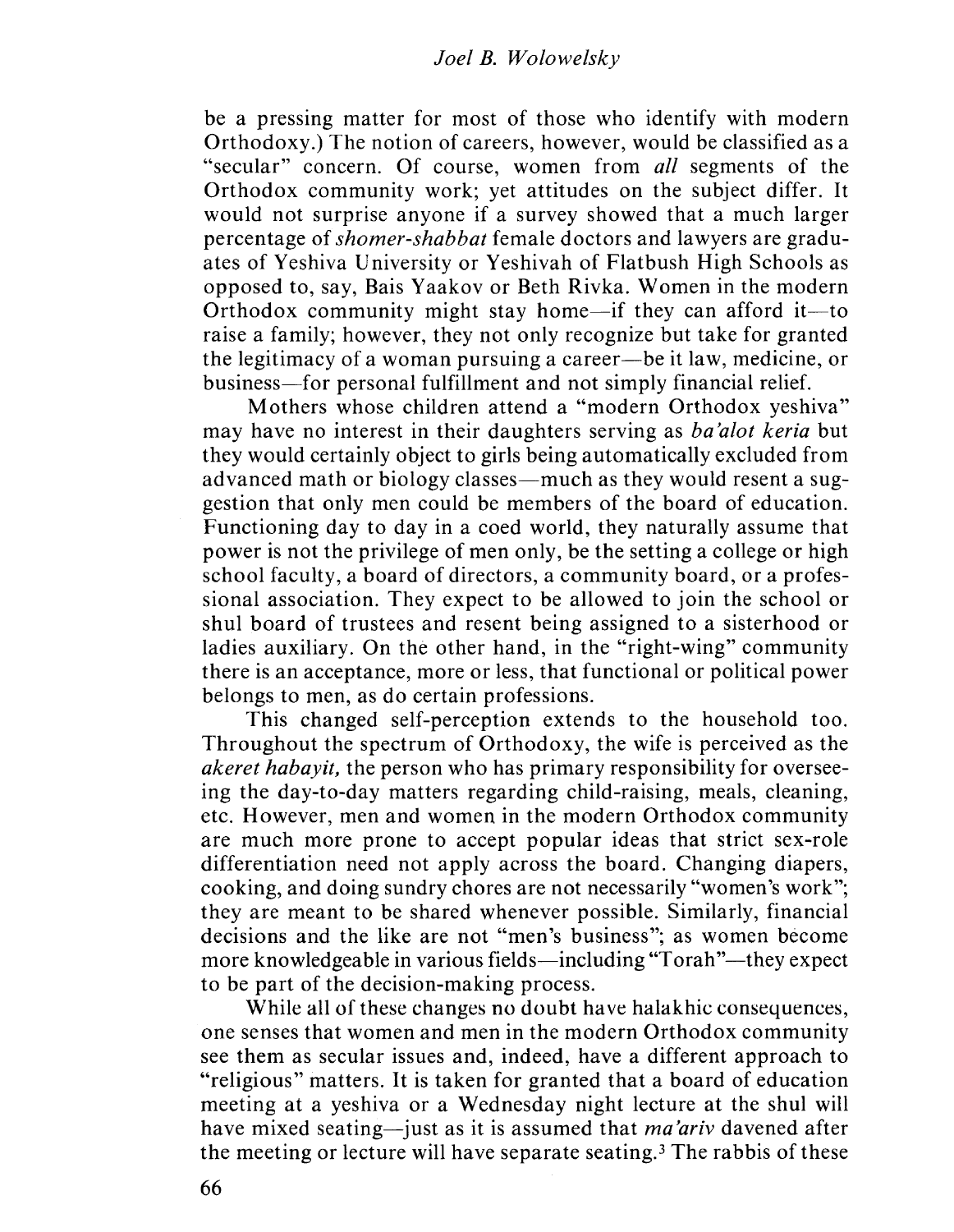shuls would fight any attempt to remove the mehitsah, but they recognize that the mixed seating at the meeting or lecture-even if held in the shul-is not perceived as a religious issue and make no move to oppose it.

There are, however, many religious issues that will be confronted by the changed self-perception of modern Orthodox women. Developing a strategy for dealing with those issues should be a major concern of our religious leaders.

A elassic (if somewhat unique) example of a posek who was willing to grapple with this new attitude is to be found in the responsa of the late Rabbi Yechiel Yaakov Weinberg, author of Seridei Esh. R. Weinberg, whose standing as a major halakhic authority of the previous generation is universally recognized, dealt with a question put to him by the officials of the Yeshurun Society, a French group of religious college-age youth. (The issue will not seem very pressing to many readers of *Tradition*—and that itself is telling.) He was asked whether young men and women may sit at the same table and sing zemirot together at the organization's ongei Shabbat.

His teshuva<sup>4</sup> contains solid halakhic analysis; but what concerns us here are his introductory and closing comments.

The issue, he concedes, is not clear-cut. Yet the rabbincal leaders of Germany had allowed such coed activity because, he said, they were experts in the discipline of education who succeeded in raising entire generations of God-fearing people who also had a well-rounded secular education. "Now," he writes,

rabbis from Poland and Hungary who found their way to France strongly oppose thcsc new approaches which the French Orthodox instituted based on the system of Germany's geonim.

R. Weinberg was well aware of the halakhic difficulties involved in allowing that coed activity to continue. His model, however, was R. Yisrael Salanter, who had reported that when visiting Germany he saw R. Esriel Hildesheimer conducting a shiur in Tenakh and Shulhan Arukh for young girls, R. Salanter's reaction, recorded in the Seridei Esh here, is pointed:

If a rabbi in Lita (Lithuania) would try to introduce such an activity in his community, he would certainly be removcd from his position. And indeed. such is the law. Nonetheless, I hope that I can share R. Hildesheimer's place in Gan Eden. The reason is: et la'asot, this is a time to act.

Thus, argues R. Weinberg, Yeshurun should continue to follow the policies of gedolei Ashkenaz: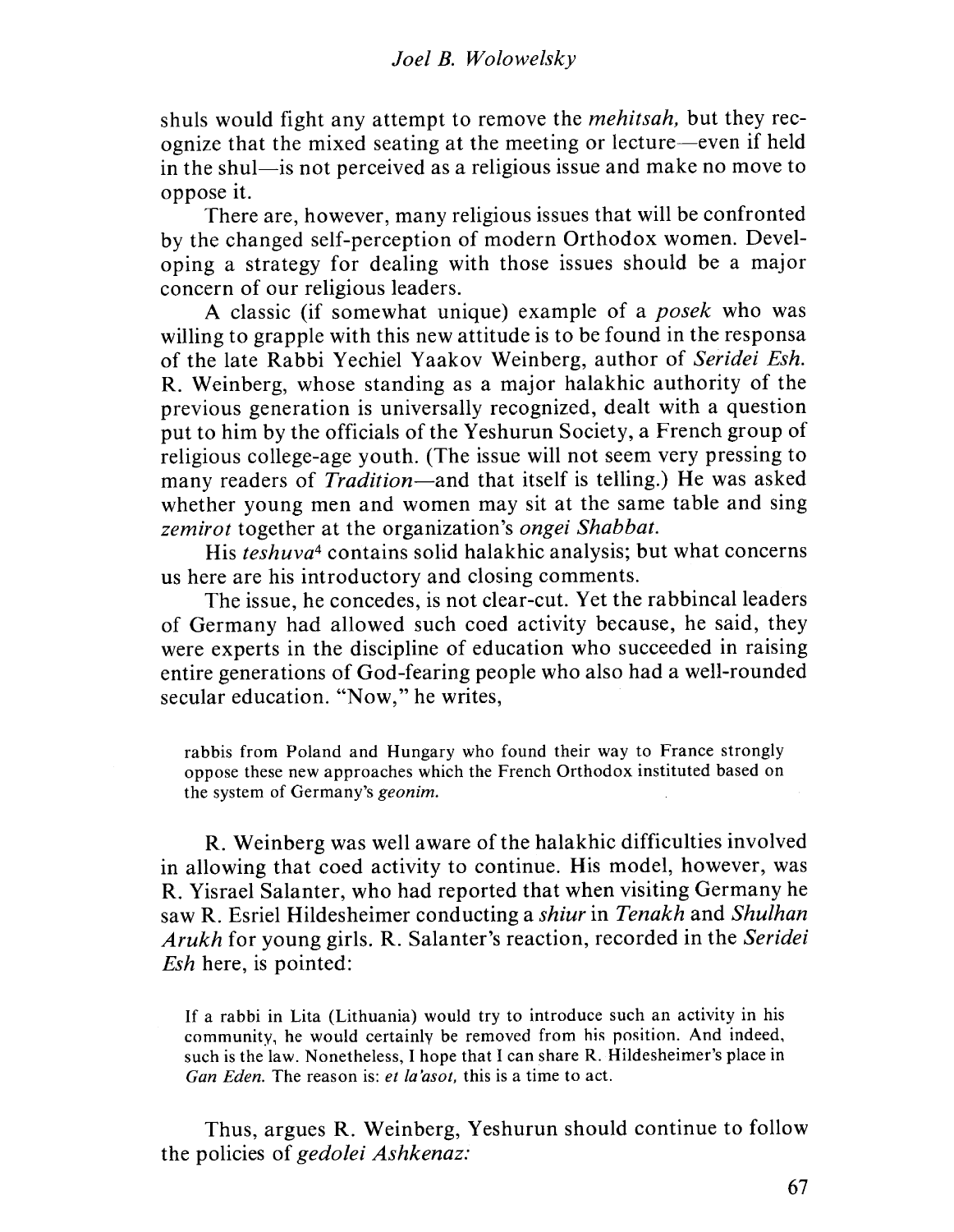## TRA DITION: A Journal of Orthodox Thought

They understood the mindset of the girls of that generation who were well educated and knew languages and science. These girls had strong feelings of self-respect and takc offcncc and rejection when exeluded from participating in these *zemirot*.

This, he concludes, is obvious to anyone who knows the nature of women in these countries. To exclude them from participating in the zemirot is to drive them from the Torah community.

It is interesting to contrast this with a contemporary *pesak*—and our reaction to it—regarding the question of whether a woman may wear a *tallit* during *tefillah*. After explaining his understanding of the reason for exempting women from the mitsvah of tsitsit, Rabbi Moshe Feinstein adds:

No battle will help, for there is no power to effect a change-even with the consent of the wholc world. And thosc stubborn womcn who want to fight for change are to be considered as those who deny the Torah.<sup>5</sup>

It is always dangerous to make generalizations or mind-read, but I think it would be safe to say that most people in the modern Orthodox camp understood the mindsct of the girls in Y cshurun and felt that R. Weinberg had sized up the situation quite properly. We sense that the Yeshurun girls wanted to join the *zemirot* only because they saw it as a simple extension of a secular position with which we are quite comfortable. Having been admitted to the coed university to study science and language, they would not exclude themselves from a Tenakh class or the *zemirot* singing.

On the other hand, we have little association with those women who have made specifically women's *tallitot*, designs which conform to halakhic requirements for tsitsiyot but which look like a modest woman's garb. These creative *tallitot* enable a woman to perform an optional mitzvah, encourage tseniut in dress, and work against the dress-consciousness prevalent in many synagogues. Halakhists would have no reason to oppose these *tallitot* if they were familiar with them. But the desire to create these new synagogue ritual forms-while positive in every respect—does not flow naturally from some secular position and therefore does not strike a responsive chord. We, therefore, picture the woman as R, Feinstein probably does, as clad in a man's *tallit*. We see her as making some sort of demonstration in the women's section, wearing the man's *tallit* to make a point, perhaps to attack the basic halakhic premise that the Jewish community should not be a unisex one. Whilc we might feel that R. Feinstein's words were somewhat harsh, we have some basic sympathy for his reaction.

A few other points must be made regarding these piskei din, First, R. Weinberg marshals solid halakhic arguments to support his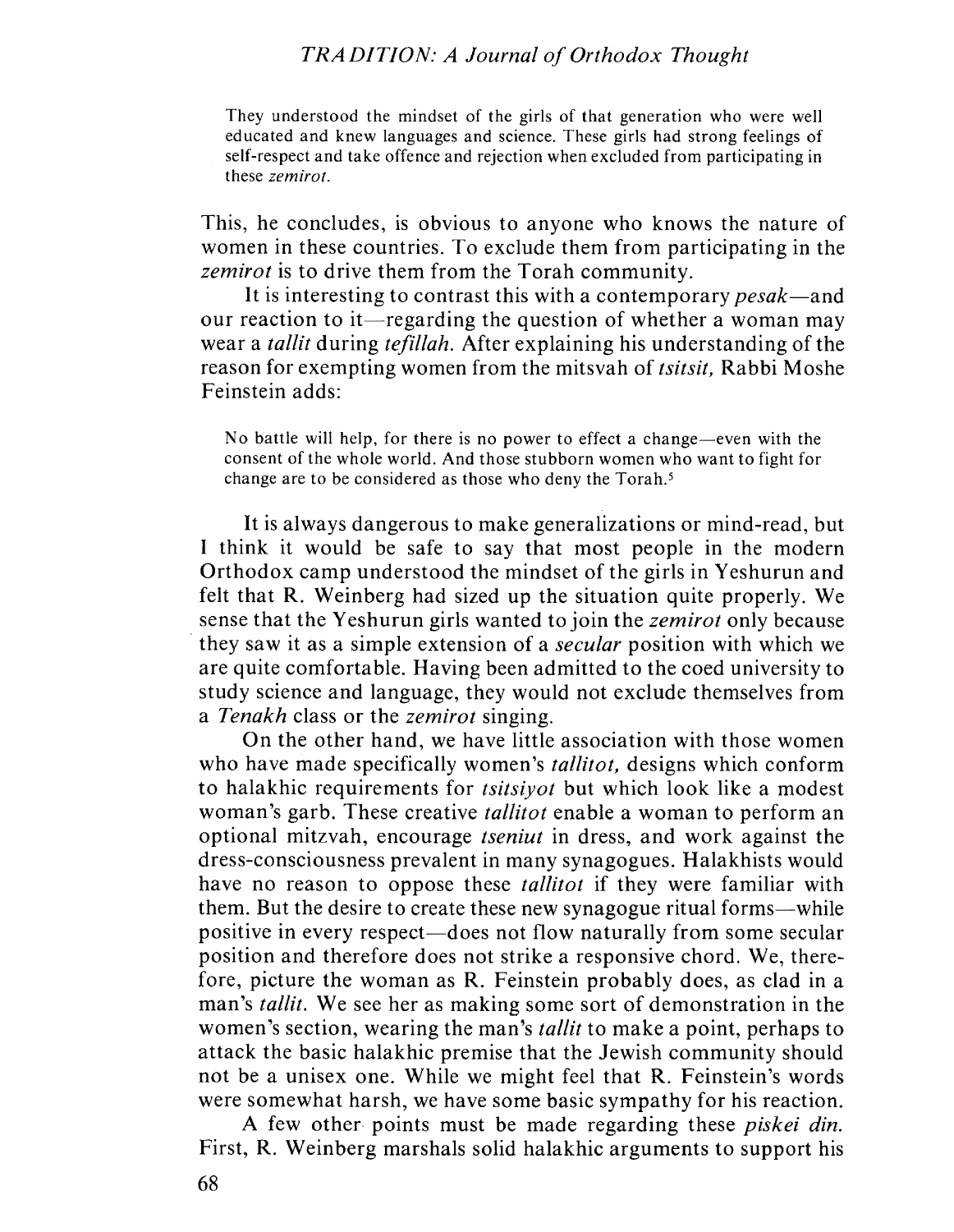conclusion. Second, he does not give carte blanche approval to coed activities; there is no support here for, say, removing the mehitsah from the synagogue. Third, R. Feinstein concludes that the woman may wear a *tallit*; he does not like her motivation but acknowledges that the halakhah does not forbid it. All this gives us, I think, two general principles with which to address current feminist issues:

i. We can intuitively distinguish between demands which grow out of social attitudes which are acceptable to the halakhically committed community and those which we view as attacks on fundamental halakhic principles.

2. Social percpetions alone may not determine piskei din. A heter must be based on solid halakhic analysis. It is the posek and not the sociologist who determines halakhah. Similarly, an issur must flow from the sources, not the state of mind of the *posek*.

By way of example, let us apply these principles to a number of issues, even though they may not necessarily be earth-shattering ones. Calmer discussions are held when the issues are not considered to be of supreme importance, but the attitudes developed will, we hope, eventually be applied to questions of greater consequence.

Consider the question of a daughter saying kaddish. Having described the psychological state of the person who has confronted thc death of a closc relative, Rabbi Joseph B. Soloveitchik eloquently and movingly explains the dynamics of reciting this mourner's prayer:

Through the kaddish we hurl defiance at death and its fiendish conspiracy against man. Whcn the mourner recites "Glorified and sanctified be the great name . . ." he declares more or less the following: No matter how powerful death is, notwithstanding the ugly end of man, however terrifying thc gravc is, however nonsensical and absurd everything appears, no matter how black one's despair is and how nauseating an affair life itself is, we declare and profess publicly and solemnly that we are not giving up, that we are not surrendering, that we will carryon the work of our ancestors as if nothing had happened, that we will not be satisfied with less than the full realization of the ultimate goal—the establishment of God's kingdom, resurrection of the dead and eternal life for man.<sup>6</sup>

Of course, in reading this description one would be hard-pressed to explain how it applied to a son and not a daughter; but that itself is no basis for pesak. Two readily available late sources which deal with the issue are the Ba 'er Heitev and Shaarei Teshuva, both found in standard editions of the Mishnah Berurah. It might be instructive to look at them,

The Ba'er Heitev quotes a responsum which deals with a question of who has preference to say kaddish in the synagogue. (In most modern shuls, all mourners say kaddish together. The original custom, however, was for only one mourner to say kaddish at any time; when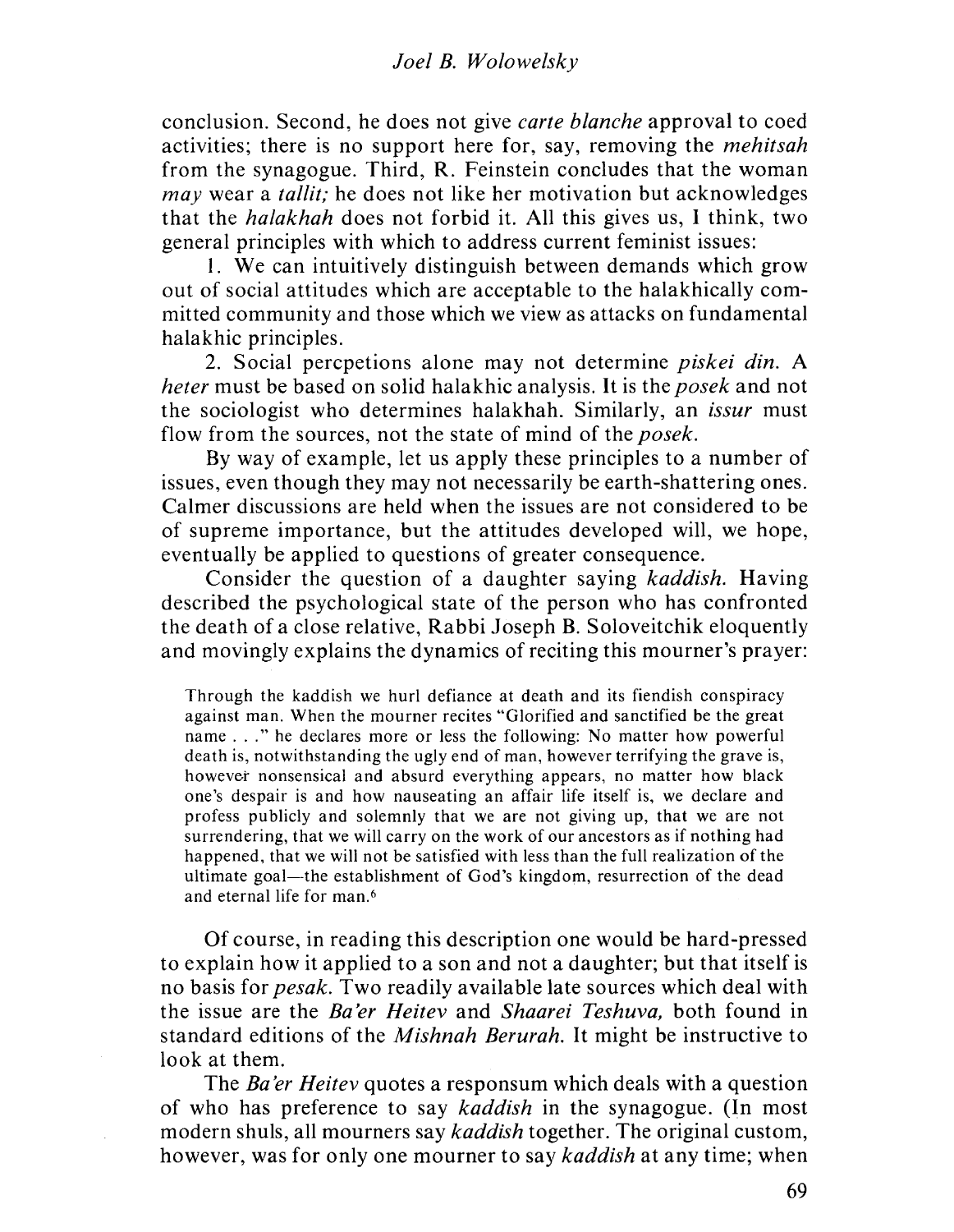two people both claimed the right, the question arose as to who had preference.) States the Ba'er Heitev:

In the responsa *Keneset Yehezkel*, the author wrote that it is specifically the son's son (who can say *kaddish*) but the son of the (deceased's) daughter may not say kaddish. And certainly the daughter has no kaddish in the synagogue. But if they wish to form a separate *minyan* for her, they are permitted to do so. See there at the end of the section on Yoreh Deah.<sup>7</sup>

In a similar vein, the Shaarei Teshuvah writes: "See the Shevut Ya'akov, part two, number 23 [it should read: 93]: if he had only a daughter, she may say *kaddish* only in her house."<sup>8</sup> From the context, it seems that the reason for requiring a special minyan for the daughter is that she has no *right* to say *kaddish in the synagogue* and cannot displace a man who has a right to say *kaddish*. (After all, arguments like kol isha or her not being part of a *minyan* would apply in a private service too.) It would follow that in a synagogue where all mourners say *kaddish* together or where no male mourner is present, a woman could say kaddish. Indeed, Rabbi Yosef Eliyahu Henkin allowed a woman to say kaddish in shul, provided she stayed in the women's section.9

Applying our two principles to this question, it would be fair to say that a heter for a woman to say kaddish during regular services or at the graveside (which is like a private minyan) rests on solid ground, even if it is not universally accepted. Also, there is, in general, little reason to think that her wanting to say kaddish is some sort of protest as opposed to a legitimate attempt to use halakhic forms to deal with a real personal crisis. Thc rabbi of a modern Orthodox shul would be hard-pressed to forbid this.

Let us contrast this approach with some other comtemporary writings on the subject. Consider, for example, Yesodei Smochos, a popular summary in English of the laws of mourning. Describing the graveside service, the author writes that following Tsidduk Hadin, "the *male* mourner should recite the burial kaddish"<sup>10</sup> (emphasis added). Later, he indicates that during *avelut* it is the *son* who says kaddish.''

Significantly, the source of the first pesak is given as Shulhan Arukh Yoreh Deah 376:4, where the word "male" does not appear. Five sources are given for the second—including the Kol Bo al Avelut-and the note ends (in Hebrew), "The daughter should not say kaddish." In general, the author of Yesodei Smochos presents positions unequivocally in the English section but mentions alternate views in the Hebrew notes; here, though, the reader has no indication that some authorities allow the daughter to say kaddish.

(The Kol Bo al Avelut is an encyclopedic collection of all responsa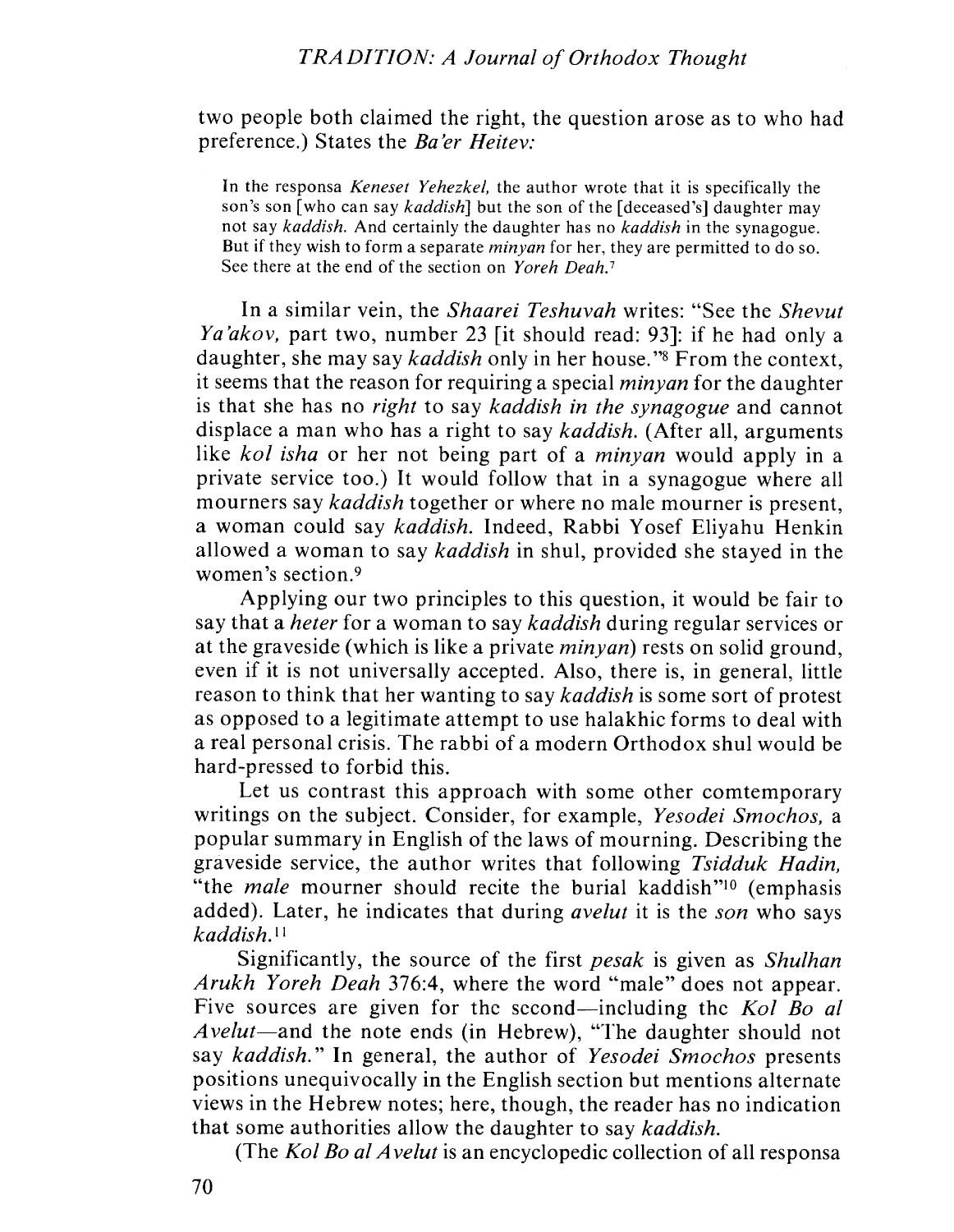on death-related issues. 12 Here, though, the author knows of no source or custom that allows women to say kaddish in the synagogue; it is "*pashut*," he writes, that she may not. He is, however, willing to consider the question of her saying kaddish in a private minyan. He mentions the Ba'er Heitev's quoting the Keneset Yehezkel's opinion that the daughter may not say kaddish in shul, but omits the former's ruling that she may do so at a private *minyan*. The author quotes the permissive ruling of the Shevut Ya'akov but dismisses it as a lone opinion. "If she wants," he concludes, "let her go to the women's section in the synagogue and answer 'Amen' when *kaddish* is said [by the men $\mathbf{l}$ ."

One cannot deny an author the right to side with those authorities who forbid a daughter to say kaddish. But he must be prepared to include in his presentation those sources with which he does not agree,

Another negative but much more honest approach is taken by the author of *She'erit Yosef*. He cites R. Henkin's position but cannot reconcile himself to it.

I fear that if we allow daughters to say kaddish as allowed by R. Henkin, thcn tbosc of our contemporarics who are out to cause confusion (their aim being to crcate a new Torah and, God forbid, change our traditions, always looking for a high peg on which to hang their nonsense)—they will rely on this to count a woman in a *minyan*, saying that the most stringent have already allowed it.<sup>13</sup>

He then quotes a number of authorities who agree with him that the daughters should not be allowed to say kaddish.

We have here an unabashed public policy decision; in this posek's opinion there is more at stake than personal sensitivity or reasoned halakhic analysis. Upholding the integrity of the halakhic system requires certain strategies; forbidding a daughter to say kaddish is but one of them. One might argue that the strategy is wrong, that forbidding what is permitted only encourages others to permit what is forbidden. But one must appreciate the openness of this presentation (even though the same argument can be used against any heter in just about every area of contemporary life).

This last approach, widespread though it might be, might be taken as a elassic example of a "right-wing" approach. Maintaining the most stringent position, it asks the committed populace to reject, as much as possible, attempts by the halakhah to accommodate itself to the standards of general society. Many people will find this position unacceptable, but the core group that accepts it will be able to maintain steadfast loyalty to the system and its leaders. Those who cannot accept these most stringent positions might indeed "fall out," but on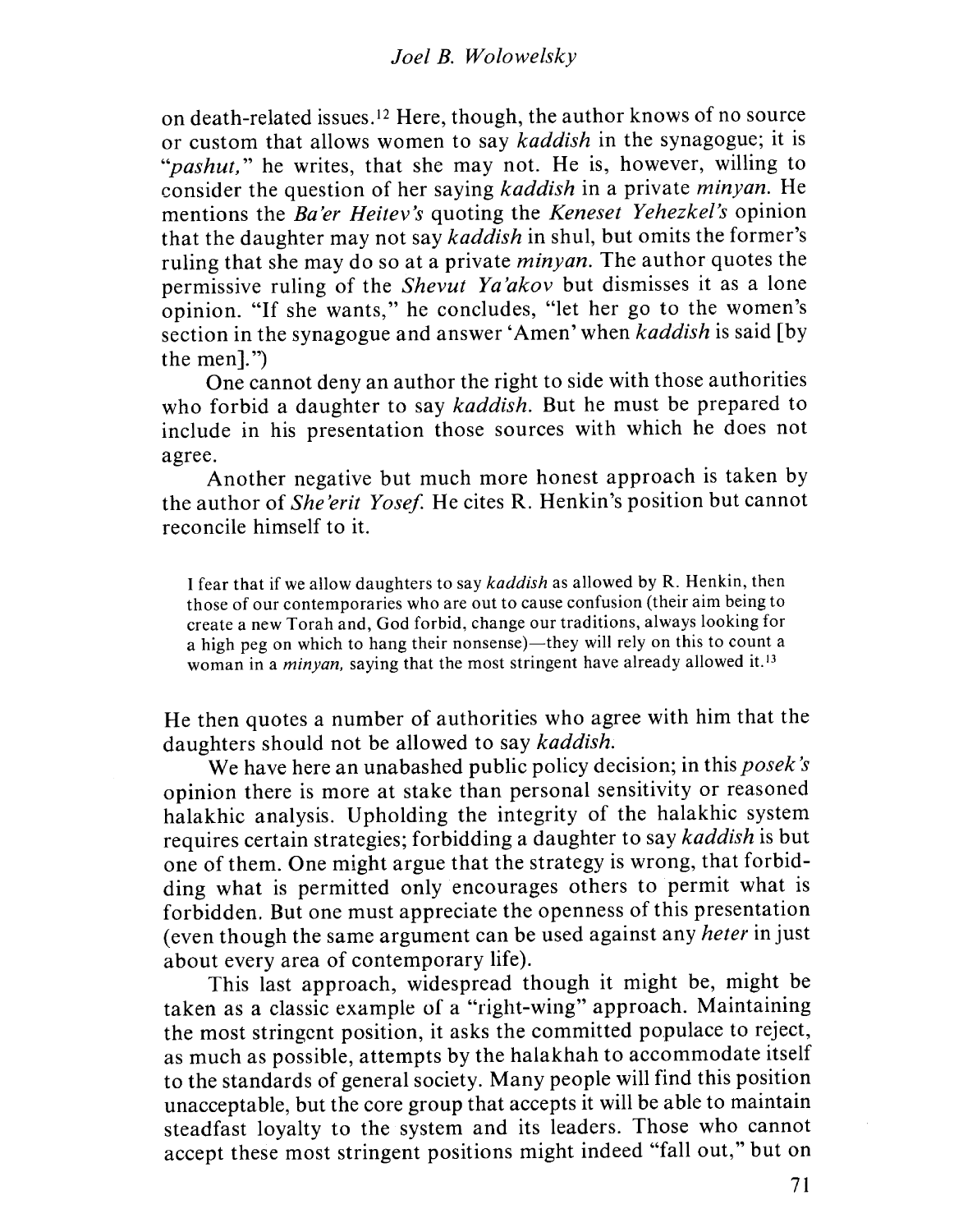balance, the "right-wingers" believe, the halakhic community will be stronger for it.

This approach is, I feel, unacceptable to the modern Orthodox community. But the opposing position, searching for every possible heter instead of every possible humra, is likewise unacceptable, as it leads to the intellectual dishonesty found in some Conservative rulings. In this case, however, the modern Orthodox approach should be not simply to allow the daughter to say kaddish but rather to take the initiative and make sure that she knows that she has the option (although no obligation). Many a daughter will pass up the opportunity, finding solace in the more passive role. But a woman who regularly attends shul will feel resentment when she learns later that a most meaningful, legitimate option was denied her. The rabbi, in his role as counselor, has an obligation to bring all legitimate options to the attention of the mourner; "being glad she didn't ask" is a form of dishonesty.

(Withholding information is not the only form of fraud. I recently heard of a ba'alat teshuva who, when her father died, was shown the Kol Bo's ruling. When she came to shul after *shivah* to answer "Amen" to the men's kaddish, she was told that the morning minyan had no mehitsah and there were too few people attending to warrant the expense of heating the main synagogue each day; did she really want to burden them by coming? Such gross insensitivity had all the right "covers": I understand your position, but the halakhah doesn't allow it; do you really want to inconvenience the congregation to accommodate you, etc. But the rabbi obviously did not understand the person's commitment, and his halakhic "analysis" is simply an attempt to put her off.)

The attitude of making sure that women know all legitimate options open to them applies to other areas of life as well. For example, a woman who has just given birth (or, say, survived an accident) should know that many *posekim* find it quite acceptable for her to say birkat hagomel out loud from the ezrat nashim at the time the Torah is read. Such synagogue activity, writes Rabbi Ovadia Yosef, is not improper in any way.14 Again, not every woman will want to exercise this option, but everyone will be grateful for the sensitivity shown in offering it.15 Making this information available does not simply come under the heading of *et la'asot*; it is part of kevod haTorah. It is true that some people might abuse this information; but the fact that these options are not made known is itself something that can be exploited by those who would attack basic halakhic norms.

The lesson of the Young Israel movement should serve us well. When rabbis and older congregants of a generation or two ago could not adjust to the new sclf-imagc of their younger congregants, they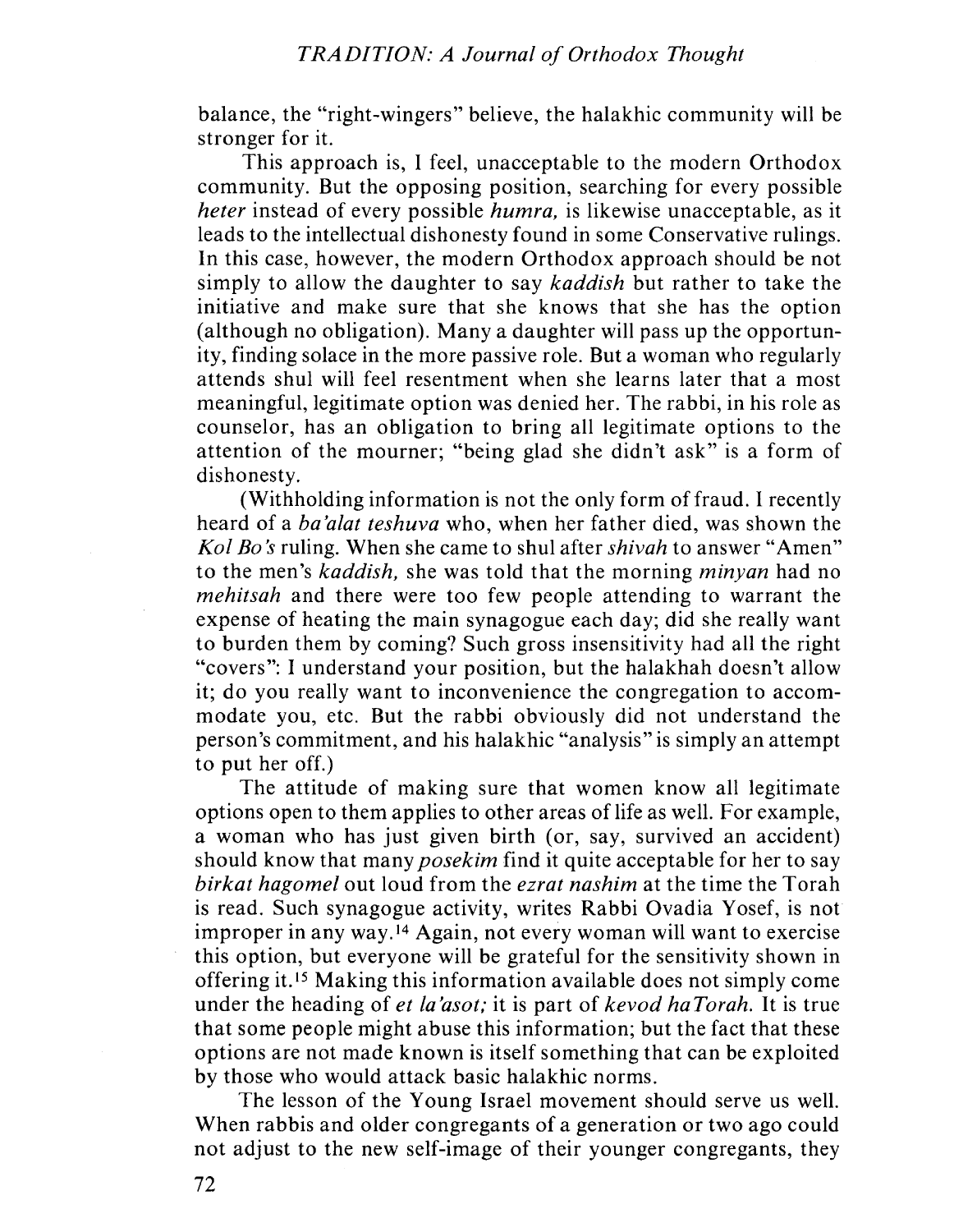eventually lost their Orthodox shuls to a new Orthodox movement. A similar fate awaits the leaders of the current (no longer) "Young" Israel if they cannot respond to the new self-image of this generation's religious women.

Sensitivity to the mindsct of the contemporary modern Orthodox woman need not express itself exclusively in synagogue activity. Indeed, the whole notion of focusing on the synagogue as the main theater for religious expression is in a sense non-Jewish. With this in mind, let us take up the question of a bat-mitsvah celebration.

My reason for considering the bat-mitsvah a non-synagogue event is not Rabbi Feinstein's admonition to keep such celebrations out of the shul proper.16 It is, rather, the realization that the bar-mitsvah celebration is in essence a non-synagogue affair. It is -- or should be-the celebration of the boy's becoming obligated in mitsvot; the Torah/haftarah reading et al. is but the first opportunity to fulfill certain mitsvot publicly. Of course, some parents are celebrating only this public show; the obligation in mitsvot is, for them, nothing to celebrate. The key, then, for understanding the parents' motivation in organizing a bar-mitsvah party is in how they celebrate their *daughter's* becoming obliged in mitsvot, there being no public synagogue Torah reading or the like, (The fact that some parents will celebrate a daughter's becoming "sweet sixteen"—whatever that means—and not her reaching the age of mitsvot is likewise revealing.) When we see women as full members of the Torah community-much as we take for granted their full membership in secular society- the logic of the bat-mitsvah celebration becomes obvious. Indeed, Rabbi Ovadia Y osef argues forcefully that the celebration in honor of a bat-mitsvah is a true se'udat mitsvah.<sup>17</sup>

The form which the bat-mitsvah celebration takes should reflect our perspective on women's role in society. In our secular orientation, we educate girls to express their maturity with some public performance; they learn to speak in front of their respective classes, give reports, hold school office, and so on. Our religious expression should take note of this widespread assumption and we should expect the bat-mitsvah girl to present herself in somc way as a responsible adult. The *devar Torah* is a natural vehicle for this public adult performance; hence we can appreciate the growing custom of the girl's siyyum being the center of a bat-mitsvah celebration. The material for the siyyum will vary; some will finish a *massekhet* of mishnayot, some a chapter of Talmud, others a book of Tenakh. (Then again, not all bar-mitsvah boys do the same thing in shul.) The question is where and in what context to make a siyyum,

A technical case could probably be made for allowing a womanin this case the bat-mitsvah—to speak from the pulpit during the